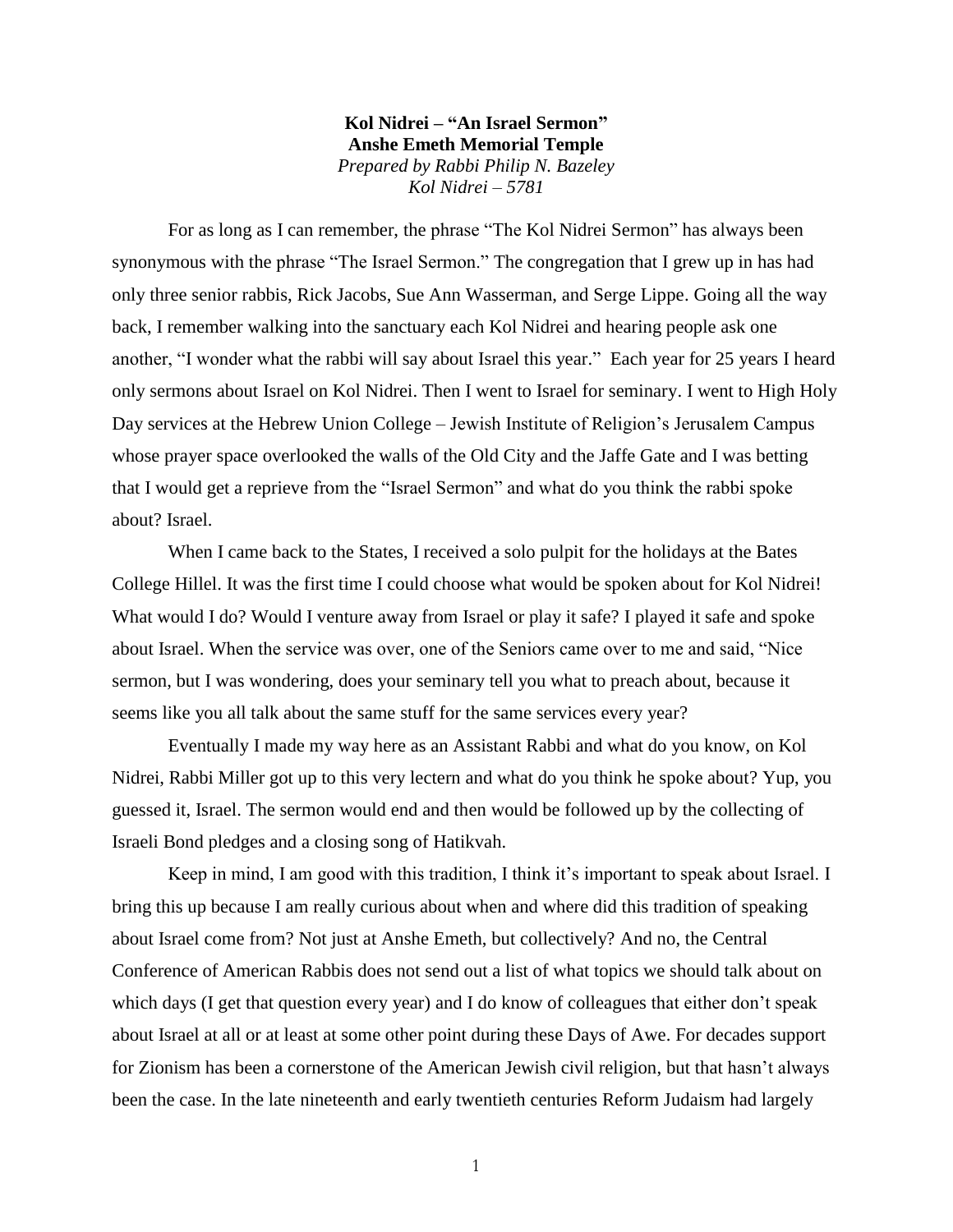negative views on Zionism, but following Nazi persecution, global anti-Semitism, and then the formation of the State of Israel in 1948 that all changed.<sup>1</sup>

So yes, at some point in our congregtion's161 year history the rabbi probably didn't mention Israel from the pulpit and if he did, especially if it were before the 1930s and 40s it might have been to lambast the Zionist enterprise. Before the founding of the State of Israel, the comments of Seth Rogen and Mark Marion which stirred such controversy this past summer, would probably have been regarded as a mainstream opinion in the Reform Movement.

By the way, it's certainly understandable if you have no idea what the "controversy" is that I just mentioned. As a rabbi, I received countless requests to sign onto multiple condemnations and but also countless requests to sign onto positions applauding his comments. But for the rest of us, it was another day in quarantine. So, if you don't know what I'm talking about, this is what happened.

Marc Marion, a comedian, who is Jewish, has a podcast. In the end of July, he brought on to the show Seth Rogen, who is a famous actor and also Jewish, to talk about his new movie, An American Pickle, which is an incredibly Jewish movie. During the show, Seth and Marc started talking about Israel and this is what Seth said:

[With regards to his religious education] "[I was] fed a huge amount of lies about Israel." "To me it just seems [that Zionism is] an antiquated thought process. If it is for religious reasons, I don't agree with it, because I think religion is silly. If it is for truly the preservation of Jewish people, it makes no sense, because again, you don't keep something you're trying to preserve all in one place — especially when that place is proven to be pretty volatile, you know? …. It doesn't make sense to me. And I also think that as a Jewish person I was fed a huge amount of lies about Israel my entire life! They never tell you that — oh by the way, there were people there. They make it seem like it was just like sitting there, like the [explicative removed] door's open. They forget to include the fact to every young Jewish person."ii I will admit, I did remove an explicative in there, it is Kol Nidrei after all.

Instead of blasting Seth and Marc or bringing up the validity or errors of their statements or the responses, I want to examine it from a different perspective. Truthfully if you want to know more about the responses and condemnations all you need to do is google "Marc Marion, Seth Rogen, Comments on Israel" and you can read it all for yourself. I can't add anything more to the plethora of responses out there.

2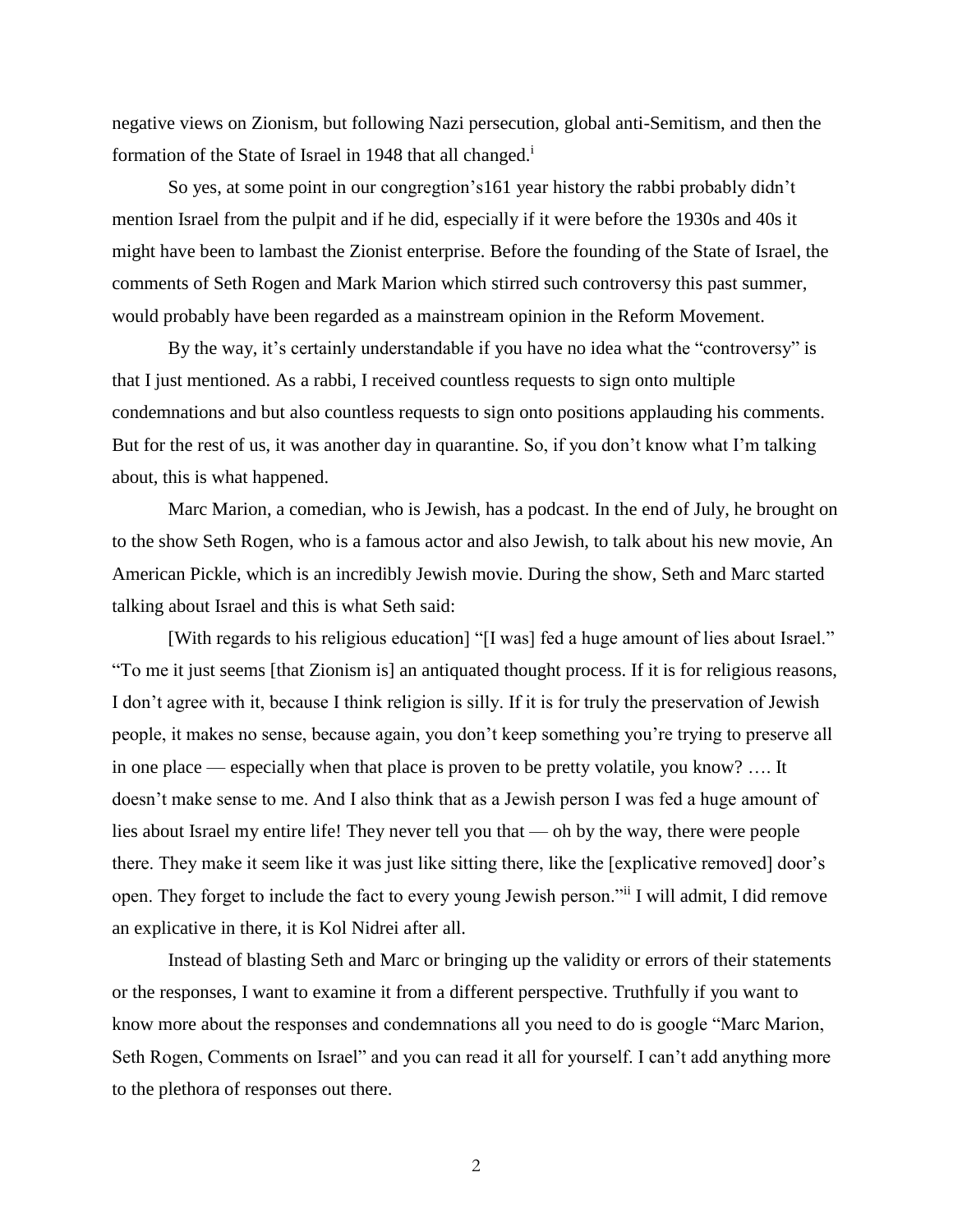No, where my interest really lies, is with his comments on how he was taught about the State of Israel. I have often thought back to my own education as a Jewish teen, and I have thought greatly on what good education looks like when teaching a love of country, whether Israel or America. I think too many of us had teachers, that when it came to education about our nations' history, some may have confused education for indoctrination. Education opens the mind, opens the door for growth and thought, of probing and learning. Indoctrination, on the other hand, closes it. It teaches a mindless point of view that is typically black and white. These people are good, these people are bad. This country is good, or this country is bad. There is very little tolerance for nuance and when the curtain of understanding or awareness is pulled open, and we see the blemishes that everyone and every country and every people have, the indoctrinated mind has three choices. It can either reject the indoctrination that it was feed and move to the realm of education and discovery, or it can reject a truth that doesn't fit its world view or sitting in a world of disillusionment it can just cast off the subject all together. I think the latter is what has led a generation of our youth to completely reject Israel.

When it comes to both Israel and America, there are many who see our two countries differently now then they did twenty years ago. They aren't happy with its direction or are disappointed with new policies and decisions. They become disenchanted and disinterested, angry and resentful. How do we deal with that dissatisfaction? We all wrestle with the question of how we cope with what to do when our ideal is found to have flaws. Our ideal country and our ideal self. Yom Kippur is the day when the veil of lies we tell ourselves is supposed to be removed and we are to examine our misgivings and the flaws of our community. But the acknowledgement of these flaws is a good thing. Its why people like Justice Ruth Bader Ginsburg<sup>z"l</sup> was not only a patriot, but also a *Tzadik*. She saw the flaws of our society and instead of believing a false narrative around them or just accepting the flaws for what they were, she sought to right them. She understood the Jewish principle that we receive a world that is broken, and it is incumbent upon us to work to perfect it. We may never see that glorious moment, but we need to be part of the project, we cannot desist from it. The acknowledgement of flaws should be prized, but especially when they lead to activism.

I think we speak about Israel on Kol Nidrei, because today, more than other days, we are reminded of our Peoplehood. We are reminded that over the epochs we have been and continue to be a tribe wandering from country to country. That we are more than just a collective of

3